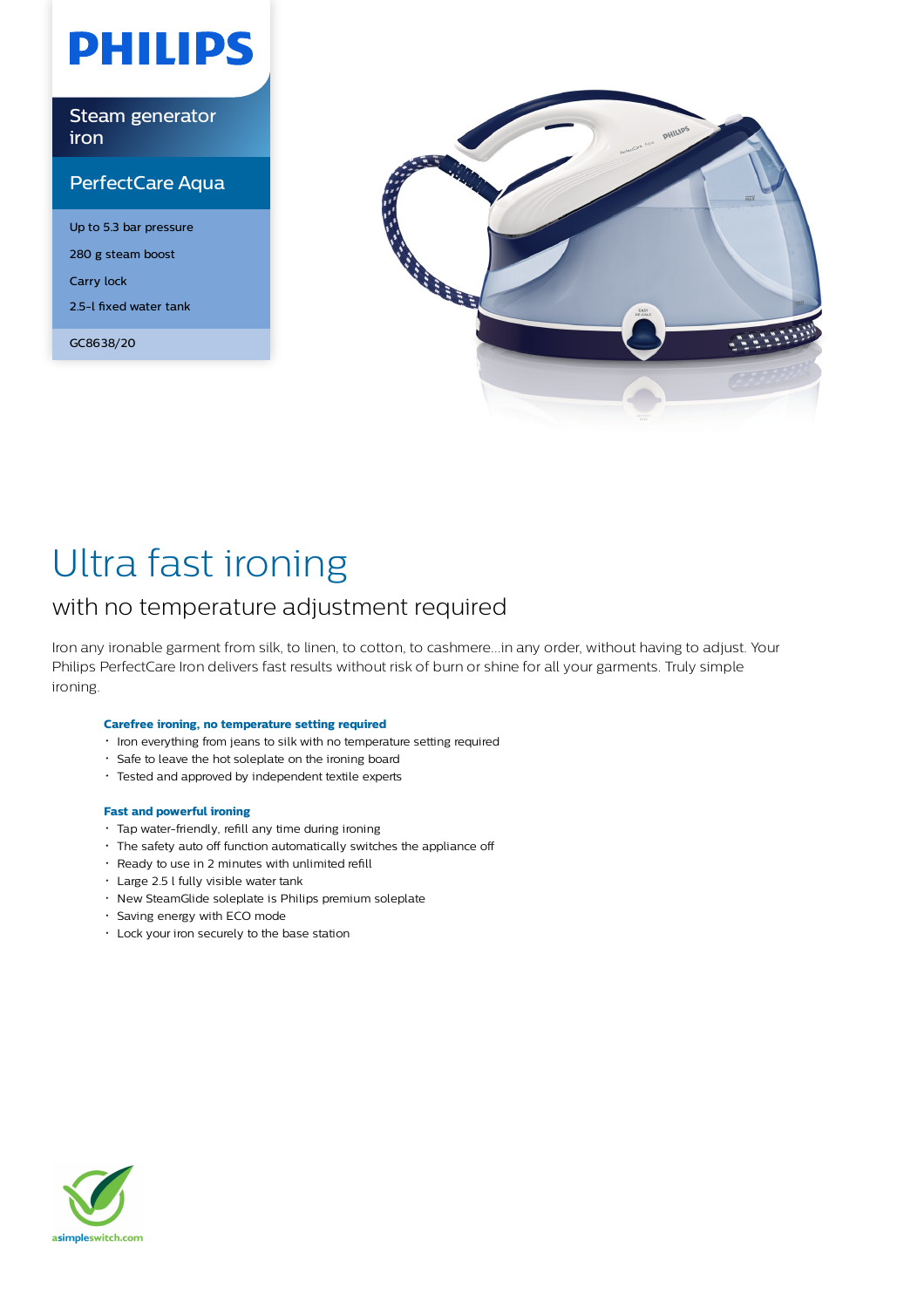## **Highlights**

#### **OptimalTEMP technology**



Now you can iron everything from jeans to silk with no temperature setting required. Guaranteed no burn on all ironable fabrics. Revolutionary technology with both the Advanced Smart Control Processor, which precisely controls the soleplate temperature so that you don't need to, and the powerful cyclonic steam chamber, which delivers consistent, powerful steam, making ironing easier and faster.

#### **Energy saving**



By using ECO mode and a reduced amount of steam, you can save energy without compromising on the ironing results.

#### **New SteamGlide soleplate**

The new SteamGlide soleplate is the best Philips soleplate. Is extremely scratch resistant, glides excellently and is easy to clean.

#### **Refill with tap water any time**



Your steam generator iron is designed to use tap water. While ironing, when the water tank runs out of water, you can easily refill it without having to wait or turn off your appliance.

#### **Safety carry lock**



Your steam generator iron comes with a safety carry lock. You can lock your iron safely on the base, making it safer and reducing the risk of people touching the hot soleplate. You can also carry the steam generator easily.

#### **Safe rest**



The innovative Philips OptimalTEMP technology guarantees no burns on all ironable fabrics. During ironing, there is no

need to put your iron back on the base station; just leave the hot iron soleplate directly on the garments or cotton ironing board cover without an additional resting accessory. It will not damage any of your ironable garments, or the board. This makes your ironing easier, with less wrist effort.

#### **Safety auto off**



The safety auto off function automatically switches off the appliance if it has not been used for 10 minutes, to save energy.

**Steam ready in 2 minutes**



Steam is ready to use in 2 minutes and can be refilled at any time during ironing.

#### **Tested and approved:**



This iron is tested and approved by independent textile expert institutes, such as DWI, IWTO and Woolmark, for its excellent ironing performance. The Woolmark Apparel Care programme helps consumers to identify quality laundry products that are approved by The Woolmark Company for use on wool products. Philips, with its exclusive OptimalTEMP technology, is so far the only brand to be certified with the Gold standard from Woolmark. You can be confident that Woolmark-approved apparel care products are ideal for any wool garments.



#### **Philips Green Logo**

Philips Green Products can reduce costs, energy consumption and CO2 emissions. How? They offer a significant environmental improvement in one or more of the Philips Green Focal Areas — Energy efficiency, Packaging, Hazardous substances, Weight, Recycling and disposal and Lifetime reliability.